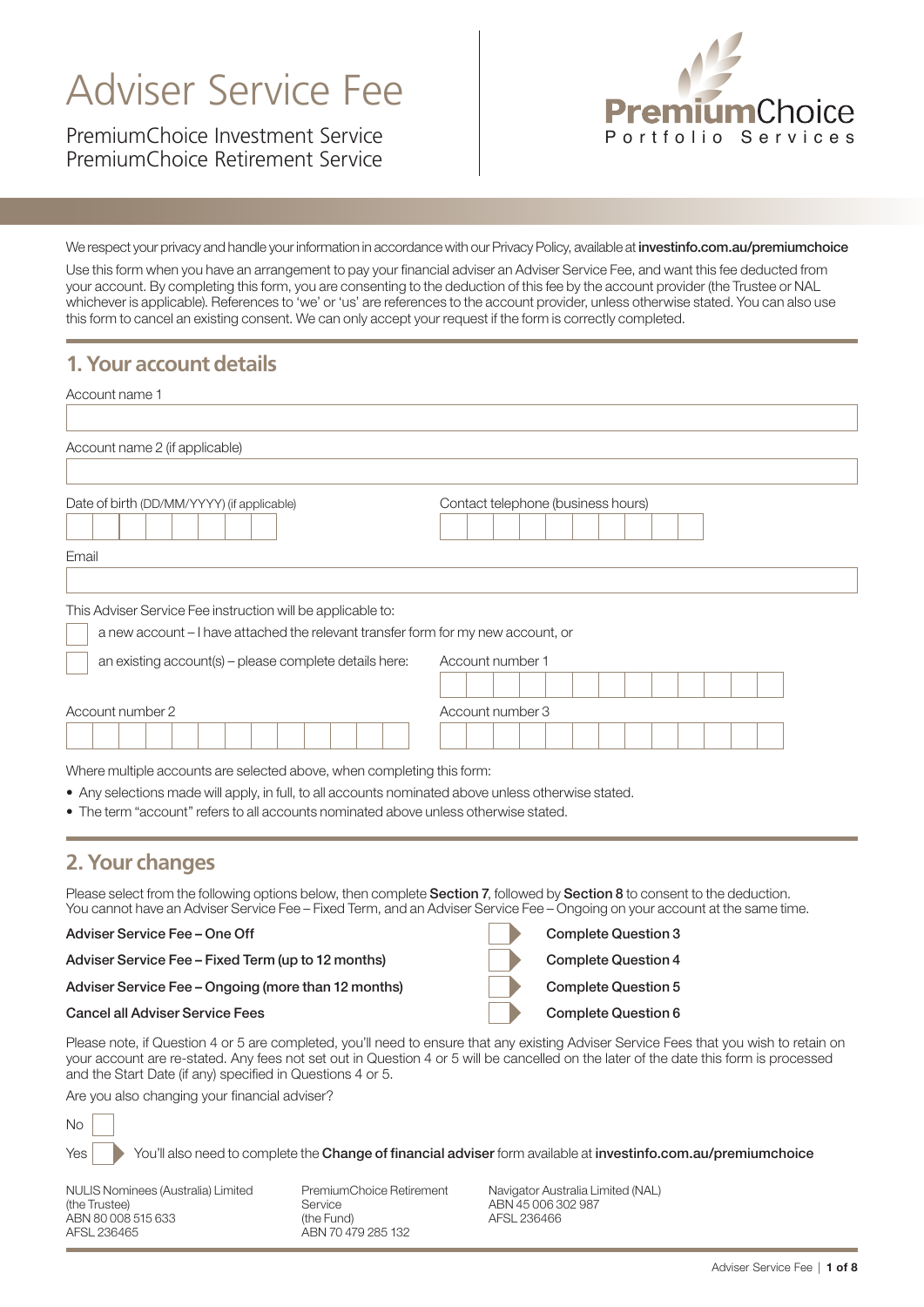# **3. Adviser Service Fee – One Off\***

Please write the payment amount in the box below. This ad hoc service fee will be deducted from your Cash Account.

Amount (per account)  $\frac{1}{3}$ 

\*The amount payable is inclusive of GST where applicable.

If you have no other changes, please go to Section 7 Adviser Service Fee Consent.

### **4. Adviser Service Fee – Fixed Term\***

#### 4.1 Select Fixed Term

Fixed term arrangements cover a maximum fee period of 12 months. Tell us the details of the fee period by selecting either Option 1 or Option 2.

#### OPTION 1

Choose this option if you want to specify a Start date and/or an End date for the fee period. The Start date specified can be up to 90 days after you sign this form. The End date can be up to 12 months after the Start date.

If a Start date isn't specified, the fee period will start from the date the form is processed.

| <b>Start date: [DD/MM/YYYY]</b> |  |  |  |  |  |  |  |  |
|---------------------------------|--|--|--|--|--|--|--|--|
|                                 |  |  |  |  |  |  |  |  |
| End date: [DD/MM/YYYY]          |  |  |  |  |  |  |  |  |
|                                 |  |  |  |  |  |  |  |  |
|                                 |  |  |  |  |  |  |  |  |

### OR

#### OPTION 2

Choose this option if you want to select the Maximum term of 12 months starting on the date this form is processed.

Maximum term (12 months)

### 4.2 Select fees for Adviser Service Fee – Fixed Term

Please tick the box next to the fee you want to apply during the fixed term and fill in the requested details. This fee will generally be deducted on a monthly basis in arrears from your Cash Account.

Once the fixed term starts, the specified fees will apply and will replace any fees we are currently deducting from your account.

You can select from the following fees:

- i. Dollar based Adviser Service Fee Fixed Term
- ii. Percentage based Adviser Service Fee Fixed Term: select from three percentage based options

You can set up an Adviser Service Support Fee by selecting any of the above, combined with the following fee:

iii. Dealer Facilitation Fee – Fixed Term

Note: Any Dollar based fees selected, will need to be stated as an annualised amount. Where the Fixed Term is less than 12 months, an estimate of the total fee to be deducted for the term will also need to be provided.

### i. Dollar based Adviser Service Fee – Fixed Term

| Dollar based fee (per account)                                                  | \$<br>рa        |                |                 |
|---------------------------------------------------------------------------------|-----------------|----------------|-----------------|
| Estimate of the total fee to be deducted<br>(if term is less than 12 months):   | Account 1<br>\$ | Account 2<br>S | Account 3<br>\$ |
| AND/OR                                                                          |                 |                |                 |
| ii. Percentage based Adviser Service Fee - Fixed Term                           |                 |                |                 |
| Choose one of the following three percentage based Adviser Service Fee options: |                 |                |                 |
| Percentage based fee (per account)                                              | % pa            |                |                 |
| Estimate of the total fee to be deducted:                                       | Account 1       | Account 2      | Account 3       |
|                                                                                 | \$              | \$             | \$              |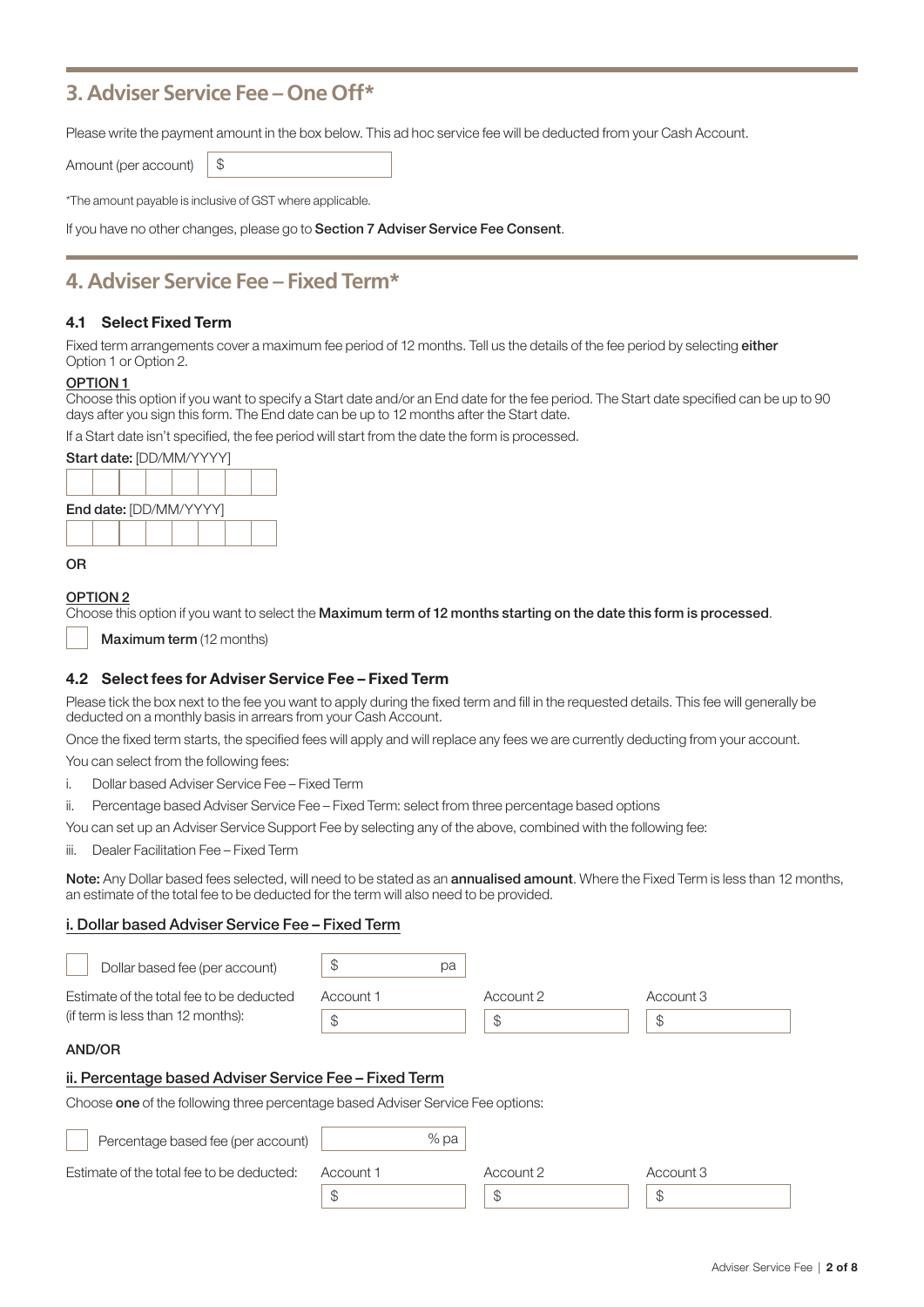# **4. Adviser Service Fee – Fixed Term\*** continued

### OR

Tiered percentage based fee (per account)

- The percentage based fee for each tier is applied to the account balance within the tier.
- The total percentage based fee is calculated by adding the fee for each tier.
- Each subsequent tier percentage must be less than the previous tier percentage.

|                                   | <b>Balance from</b>                           | Balance to                                    |                             | Fee       |               |
|-----------------------------------|-----------------------------------------------|-----------------------------------------------|-----------------------------|-----------|---------------|
| Tier 1                            | $\frac{1}{2}$<br>Nil                          | $\, \, \raisebox{12pt}{$\scriptstyle \circ$}$ |                             | % pa      |               |
| Tier 2                            | $$\mathbb{S}$$                                | $\frac{1}{2}$                                 |                             | % pa      |               |
| Tier 3                            | $$\mathbb{S}$$                                | $\, \, \raisebox{12pt}{$\scriptstyle \circ$}$ |                             | % pa      |               |
| Tier 4                            | $$\mathbb{S}$$                                | $\, \, \raisebox{12pt}{$\scriptstyle \circ$}$ |                             | % pa      |               |
| Tier 5                            | $\, \, \raisebox{12pt}{$\scriptstyle \circ$}$ | and above                                     |                             | % pa      |               |
| Estimate of the Tiered percentage |                                               | Account 1                                     |                             | Account 2 | Account 3     |
| based fee to be deducted:         |                                               | \$                                            | $$\mathbb{S}$$              |           | $\frac{1}{2}$ |
| 0R                                |                                               |                                               |                             |           |               |
|                                   | Investment percentage based fee (per account) |                                               |                             |           |               |
| Cash Account /<br>Term deposits   |                                               | % pa                                          | Listed investments          |           | % pa          |
|                                   | Managed investments                           | % pa                                          | <b>SMA Model Portfolios</b> |           | % pa          |
|                                   | Estimate of the Investment percentage         | Account 1                                     |                             | Account 2 | Account 3     |
| based fee to be deducted:         |                                               | $\mathcal{L}$                                 | \$                          |           | \$            |
|                                   |                                               |                                               |                             |           |               |

#### AND/OR

#### iii. Dealer facilitation fee - Fixed Term

If a dollar and/or percentage based Adviser Service Fee – Fixed Term has been selected above, you can also select to have a Dealer Facilitation Fee – Fixed Term applied:

| Dealer Facilitation Fee - Fixed Term                                          |                 |                 |                 |
|-------------------------------------------------------------------------------|-----------------|-----------------|-----------------|
| Dollar based fee (per account)                                                | S<br>pa         |                 |                 |
| Estimate of the total fee to be deducted<br>(if term is less than 12 months): | Account 1<br>\$ | Account 2<br>\$ | Account 3<br>\$ |
| <b>OR</b><br>Percentage based fee (per account)                               | % pa            |                 |                 |
| Estimate of the total fee to be deducted:                                     | Account 1<br>\$ | Account 2<br>\$ | Account 3<br>\$ |

Note: The Adviser Service Fee(s) – Fixed Term together with the Dealer Facilitation Fee – Fixed Term form the Adviser Service Support Fee. The total Dealer Facilitation Fee – Fixed Term payable per year must be less than the total of the Adviser Service Fee(s) – Fixed Term payable per year (as selected above), plus an amount equal to 0.5% of your account balance. If you cancel the Adviser Service Fee(s) – Fixed Term the Dealer Facilitation Fee – Fixed Term will also be cancelled.

For financial adviser completion: Please explain the method used to calculate the estimated fee(s) specified in Question 4.

\* The amount payable is inclusive of GST where applicable.

If you have no other changes, please go to Section 7 Adviser Service Fee Consent.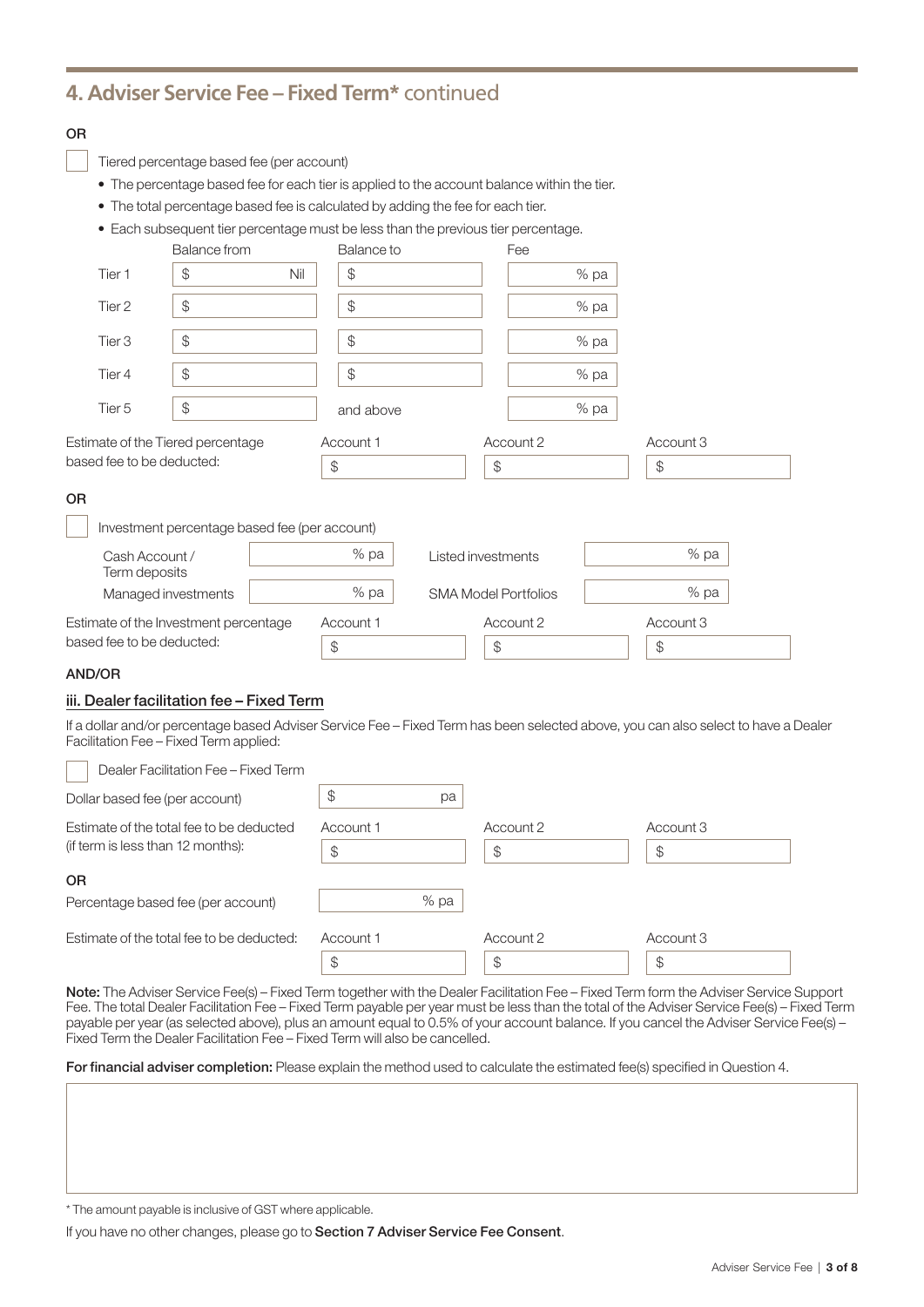### **5. Adviser Service Fee – Ongoing\***

Adviser Service Fee – Ongoing is an advice fee which can be paid for a period of more than 12 months. You can use this section of the form to consent to an Adviser Service Fee in accordance with a new ongoing arrangement or replace an existing arrangement.

For accounts specified in Question 1 which are Investment products, please go to Question 5.1 below, otherwise for Super or Pension products go directly to Question 5.2.

#### 5.1 Wholesale client status (applies to Investment accounts only)

For financial adviser completion: Only complete this question if the account specified in Question 1 is an Investment product.

| Are the Adviser Service Fees selected and completed below for personal advice to a wholesale client in an Investment account?                                                                                                                                                                                               |
|-----------------------------------------------------------------------------------------------------------------------------------------------------------------------------------------------------------------------------------------------------------------------------------------------------------------------------|
| I can demonstrate my client is a wholesale client, and will provide sufficient information to the account provider on<br>Yes<br>request to substantiate this, and I will notify the account provider if my client ceases to be a wholesale client. Please<br>ensure Question 5.3-5.4 is completed (wholesale clients only). |
| Please ensure the next Question 5.2-5.4 is completed (all other clients).<br>No                                                                                                                                                                                                                                             |
| • A client is generally a retail client if you provide them with advice about a superannuation product or retirement savings account.                                                                                                                                                                                       |
| • The annual consent renewal process as outlined in Section 7.2 of the Adviser Service Fee Consent does not apply to<br>arrangements where advice is provided to a wholesale client.                                                                                                                                        |

If a selection is not made it will be taken that the selected Adviser Service Fee is not for a wholesale client and Question 5.2–5.4 must be completed.

#### 5.2 Select the Next Anniversary Date

This question is not relevant to Investment accounts where your financial adviser has selected 'Yes' in 5.1 above.

Tell us the details of your Next Anniversary Date by selecting either Option 1 or Option 2 below.

The Next Anniversary Date triggers the annual consent renewal process.

If no selection is made, we cannot process the request to add or replace an Adviser Service Fee – Ongoing.

#### OPTION 1

Specify the Next Anniversary Date: [DD/MM/YYYY]

|  |  |  | the contract of the contract of |  |
|--|--|--|---------------------------------|--|

The specified date cannot be more than 12 months from the date you sign this form.

 If a Fee Disclosure Statement was given to you during the transition period (1 July 2021 to 30 June 2022) for an arrangement made before 1 July 2021, please specify the date 12 months after the Fee Disclosure Statement was given to you.

#### OPTION 2

Elect that the Next Anniversary Date will be 12 months from the date that this form is processed.

Use this option if you have agreed with your financial adviser that your arrangement will take effect once this form is processed.

### 5.3 Select the Fee Start Date (optional)

Choose this option if you want to specify a Start date for fee deductions. The Start date specified can be up to 90 days after you sign this form.

If a Start date isn't specified, then fees will commence being deducted from the date the form is processed.

| Start date: [DD/MM/YYYY] |  |  |  |  |  |  |  |
|--------------------------|--|--|--|--|--|--|--|
|                          |  |  |  |  |  |  |  |

Please complete the ongoing fees agreed under the arrangement in the Question 5.4.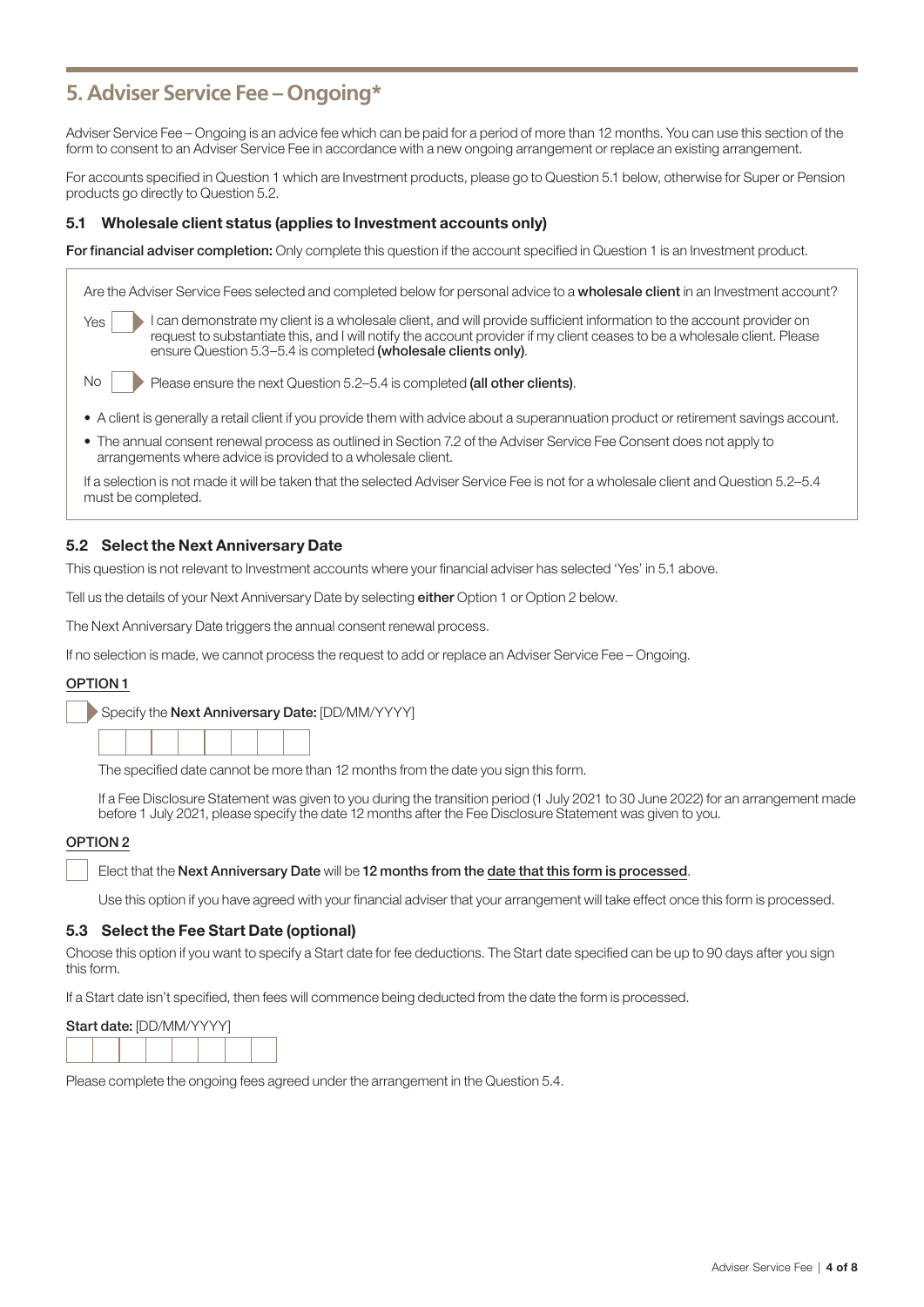# **5. Adviser Service Fee – Ongoing\*** continued

#### 5.4 Select fees for Adviser Service Fee – Ongoing

The fees selected, will generally be deducted on a monthly basis in arrears from your Cash Account.

You can select from the following fees:

- i. Dollar based Adviser Service Fee Ongoing
- ii. Percentage based Adviser Service Fee Ongoing: select from three percentage based options

You can set up an Adviser Service Support Fee by selecting one of the above, combined with the following fee:

iii. Dealer Facilitation Fee – Ongoing

#### i. Dollar based Adviser Service Fee – Ongoing

| Dollar based fee (per account)     | pа   |      |               |
|------------------------------------|------|------|---------------|
| Increase my dollar<br>based fee by | % pa | OR I | CPI each year |

#### AND/OR

### ii. Percentage based Adviser Service Fee – Ongoing

Choose one of the following three percentage based Adviser Service Fee options:

| Percentage based fee (per account) | % pa      |           |           |  |
|------------------------------------|-----------|-----------|-----------|--|
| Estimate of the Percentage         | Account 1 | Account 2 | Account 3 |  |
| based fee to be deducted:          | S         |           |           |  |

### OR

Tiered percentage based fee (per account)

• The percentage based fee for each tier is applied to the account balance within the tier.

- The total percentage based fee is then calculated by adding the fee for each tier.
- Each subsequent tier percentage must be less than the previous tier percentage.

|                                                                | Balance from                                  | <b>Balance to</b>                             | Fee                                           |                            |
|----------------------------------------------------------------|-----------------------------------------------|-----------------------------------------------|-----------------------------------------------|----------------------------|
| Tier 1                                                         | $\frac{1}{2}$<br>Nil                          | $\, \, \raisebox{12pt}{$\scriptstyle \circ$}$ | % pa                                          |                            |
| Tier 2                                                         | $$\mathbb{S}$$                                | $\frac{1}{2}$                                 | % pa                                          |                            |
| Tier <sub>3</sub>                                              | $$\mathbb{S}$$                                | $\, \, \raisebox{12pt}{$\scriptstyle \circ$}$ | % pa                                          |                            |
| Tier 4                                                         | $$\mathbb{S}$$                                | $\frac{1}{2}$                                 | % pa                                          |                            |
| Tier 5                                                         | $$\mathbb{S}$$                                | and above                                     | % pa                                          |                            |
| Estimate of the Tiered percentage<br>based fee to be deducted: |                                               | Account 1<br>\$                               | Account 2<br>$\frac{1}{2}$                    | Account 3<br>$\mathcal{L}$ |
| <b>OR</b>                                                      |                                               |                                               |                                               |                            |
|                                                                | Investment percentage based fee (per account) |                                               |                                               |                            |
|                                                                | Cash Account / Term deposits                  | % pa                                          | Listed investments                            | % pa                       |
|                                                                | Managed investments                           | % pa                                          | <b>SMA Model Portfolios</b>                   | % pa                       |
|                                                                | Estimate of the Investment percentage         | Account 1                                     | Account 2                                     | Account 3                  |
| based fee to be deducted:                                      |                                               | $\frac{1}{2}$                                 | $\, \, \raisebox{12pt}{$\scriptstyle \circ$}$ | $\frac{1}{2}$              |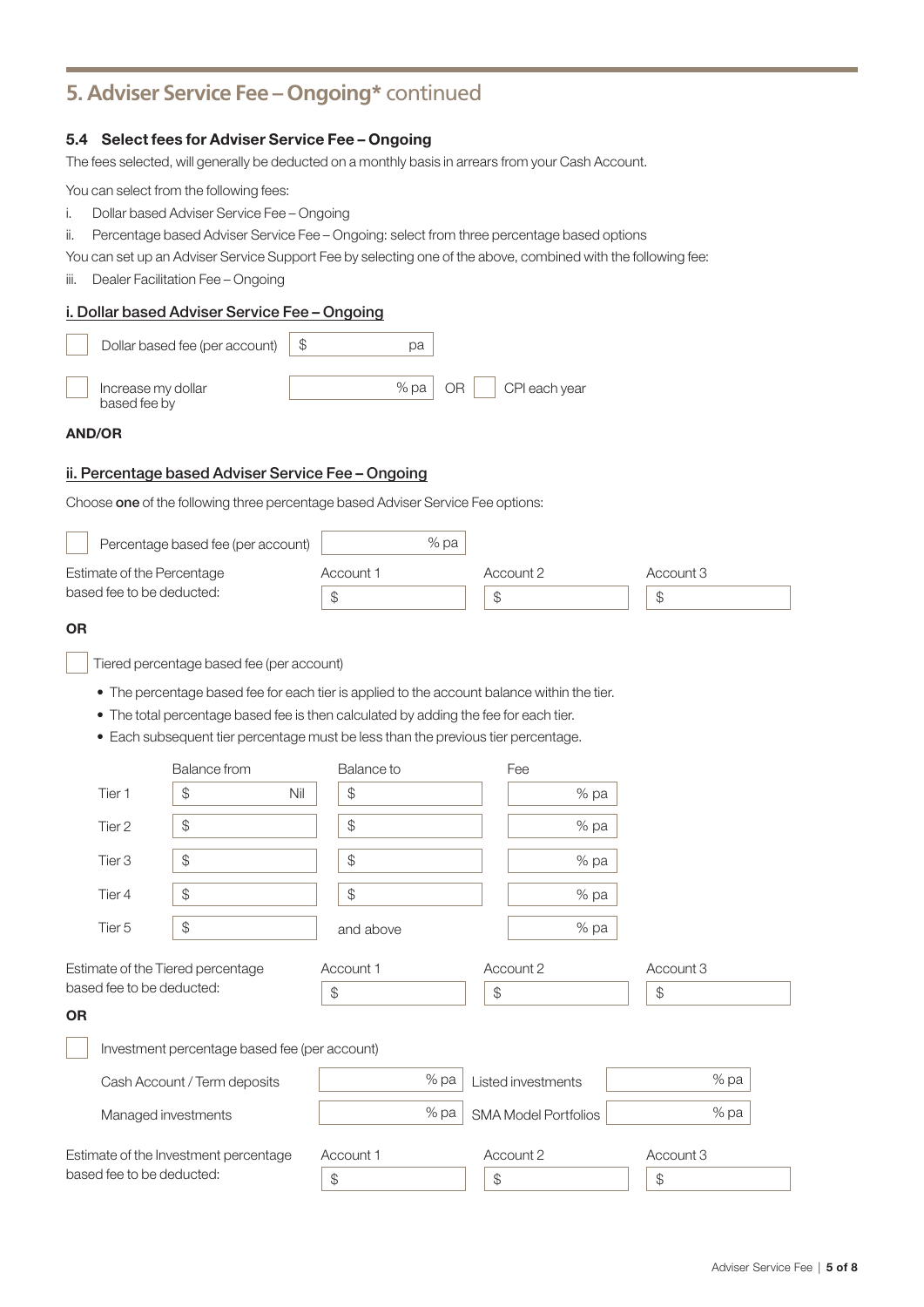# **5. Adviser Service Fee – Ongoing\*** continued

#### AND/OR

### iii. Dealer facilitation fee – Ongoing

If a dollar or percentage based Adviser Service Fee – Ongoing has been selected above, you can also select to have a Dealer Facilitation Fee – Ongoing applied:

| Dollar based fee (per account)            | S<br>pa   |           |           |
|-------------------------------------------|-----------|-----------|-----------|
| <b>OR</b>                                 |           |           |           |
| Percentage based fee (per account)        | % pa      |           |           |
| Estimate of the total fee to be deducted: | Account 1 | Account 2 | Account 3 |
|                                           | S         |           | \$        |

Note: The Adviser Service Fee(s) – Ongoing together with the Dealer Facilitation Fee – Ongoing form the Adviser Service Support Fee. The total Dealer Facilitation Fee – Ongoing payable per year must be less than the total Adviser Service Fee(s) – Ongoing payable per year (as selected above), plus an amount equal to 0.5% of your account balance. If you cancel the Adviser Service Fee – Ongoing the Dealer Facilitation Fee – Ongoing will also be cancelled.

For financial adviser completion: Please explain the method used to calculate the estimated fee(s) specified in Question 5.

\*The amount payable is inclusive of GST where applicable.

If you have no other changes, please go to Section 7 Adviser Service Fee Consent.

### **6. Cancel all Adviser Service Fees**

Please select the below option if you would like to cancel all Adviser Service fees (Ongoing or Fixed Term) on the account specified in Question 1. If you select this option, we will cancel any current arrangements you have with us to deduct adviser service fees from the account specified in Question 1 of this form.

Cancel all Adviser Service Fees (Ongoing or Fixed Term) on the account specified in Question 1.

Please go to Section 8 Your agreement and authorisation.

### **7. Adviser Service Fee Consent**

#### 7.1 Adviser Service Fee Consent – One-off and Fixed Term

The account provider needs to obtain your consent to Adviser Service Fee deductions selected in Question 3 (One-Off) and Question 4 (Fixed Term) of this form.

| For financial adviser completion: What services will you provide for the deduction of Adviser Service Fee(s) (the One-Off and/or<br>Fixed Term) from the account? |                                      |  |                                   |  |  |
|-------------------------------------------------------------------------------------------------------------------------------------------------------------------|--------------------------------------|--|-----------------------------------|--|--|
|                                                                                                                                                                   | For Super and/or Pension account(s): |  | For <b>Investment account(s):</b> |  |  |
|                                                                                                                                                                   | Review of your account               |  | Review of your account            |  |  |
|                                                                                                                                                                   | Strategic superannuation advice      |  | Strategic advice                  |  |  |
|                                                                                                                                                                   | Investment advice on your account    |  | Investment advice on your account |  |  |
|                                                                                                                                                                   | Contribution strategy                |  | Contribution strategy             |  |  |
|                                                                                                                                                                   | Insurance in superannuation strategy |  | Insurance strategy                |  |  |
|                                                                                                                                                                   | Withdrawal advice                    |  | Withdrawal advice                 |  |  |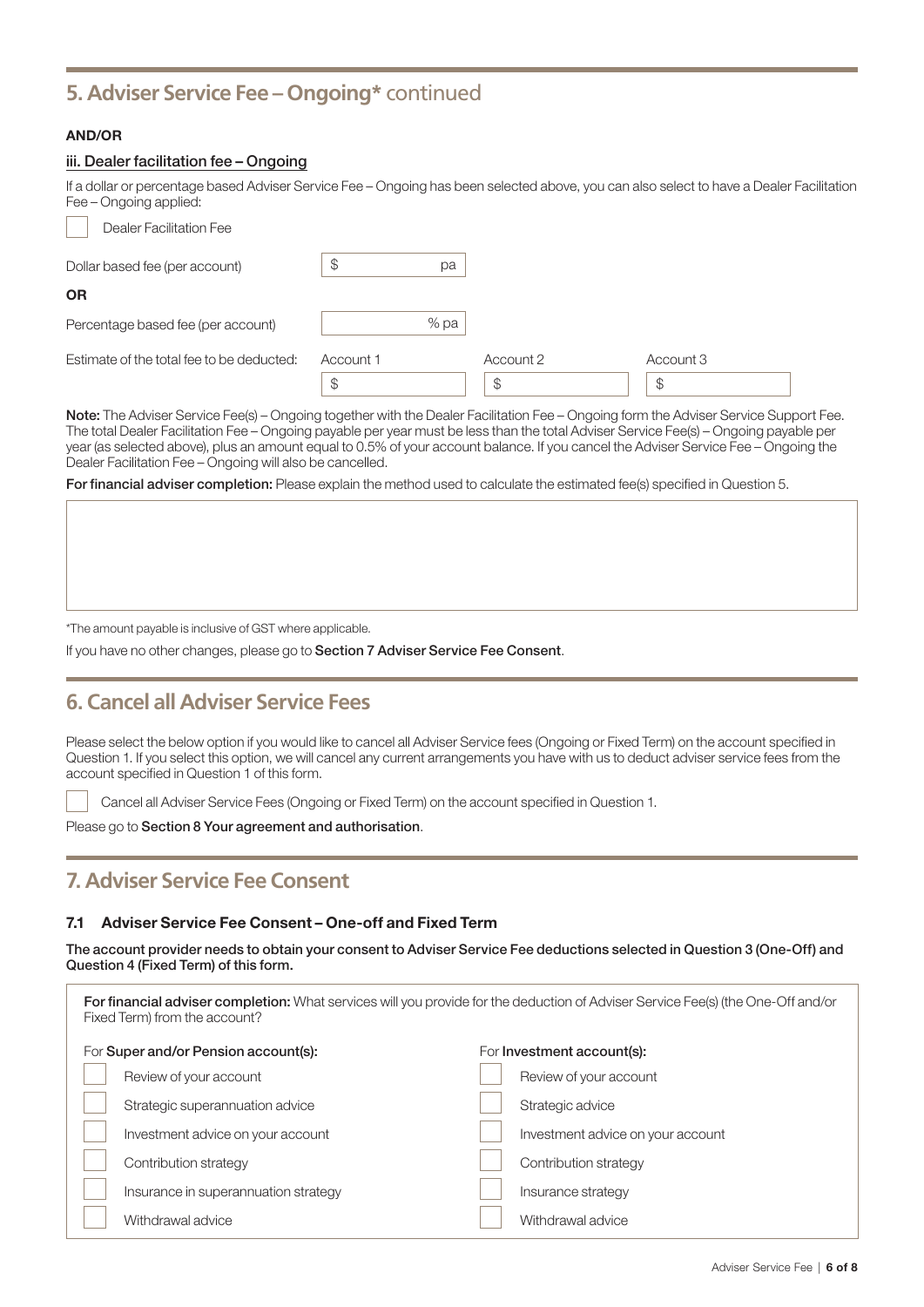# **7. Adviser Service Fee Consent** continued

By signing Section 8 you consent to the account provider charging and deducting the fee(s) specified in Question 3 and/or Question 4 for financial product advice (as applicable), and you agree and acknowledge that:

- your consent will be taken to have been given on the date that this form is processed;
- the name of the member/investor who holds the account from which the fees will be deducted will be the name specified in Question 1 of this form;
- the name and contact details of your financial adviser who will provide the financial product advice you will receive is set out in Section 9 of this form;
- the account provider is seeking your consent to deduct the Adviser Service Fee(s) from your PremiumChoice account listed in Question 1;
- where you have selected an Adviser Service Fee Fixed Term, you authorise us to deduct from your account all Adviser Service Fee(s) selected in Question 4 that are payable to your adviser during the Fixed Term selected (unless you withdraw your consent earlier);
- since we generally deduct Adviser Service Fees monthly in arrears, the final amount payable under a Fixed Term may be deducted after expiry of the Fixed Term;
- the consent you give in this form will expire at the earliest of:
	- the day you withdraw your consent to the fee;
	- the day the last Adviser Service Fee authorised under this form is deducted;
- information about the services that you are entitled to receive for the fee(s) you are paying is set out above;
- the cost of the advice services will be passed on to you by way of a deduction of the Adviser Service Fee(s) from your account;
- the amount of the Adviser Service Fee(s) to be deducted will depend on the type of Adviser Service Fee you have agreed to (see Question 3 and Question 4);
- where an estimate of an amount of a fee has been provided in Question 4, an explanation of the method used to work out the estimate is also provided;
- you can withdraw your consent to the payment of the applicable Adviser Service Fee(s) at any time before the fee is deducted by contacting the account provider using the contact details set out in Section 10 of this form.

#### 7.2 Adviser Service Fee Consent – Ongoing Fee Arrangements

#### Your financial adviser needs to obtain your consent to arrange deduction of an Adviser Service Fee selected in Question 5 of this form.

By signing Section 8 you consent to your financial adviser arranging with the account provider to charge and deduct the Adviser Service Fee specified in Question 5, and you agree and acknowledge that:

- your consent will be taken to have been given on the date that this form is processed;
- the name of the member/investor who holds the account from which the Adviser Service Fee will be deducted will be the name specified in Question 1 of this form;
- the name and contact details of your financial adviser who will receive the ongoing fee are set out in Section 9 of this form;
- your financial adviser is seeking your consent so that they can arrange to deduct the Adviser Service Fee from your account;
- the frequency and amount of each Adviser Service Fee you will pay during the upcoming year will depend on the type of Adviser Service Fee you have agreed to (see Question 5);
- where a percentage-based fee has been agreed in Question 5 an estimate of the fee(s) for the upcoming year and an explanation of the method used to work out the estimate is also provided;
- the account from which you will pay the Adviser Service Fee is the account listed in Question 1;
- the consent you give in this form will expire at the end of the earlier of:
	- the period of 150 days after the Next Anniversary Date (see Question 5);
	- the day you terminate your ongoing fee arrangement; and
	- the day you give your financial adviser a new consent in relation to the ongoing fee arrangement;
- the fees stated in this form are in accordance with the ongoing fee arrangement that you have in place with your financial adviser;
- you can withdraw your consent or terminate or vary the ongoing fee arrangement at any time by notice in writing to your financial adviser. You or your financial adviser can also cancel an existing ongoing fee arrangement at any time by contacting the account provider using the contact details set out in Section 10 of this form.